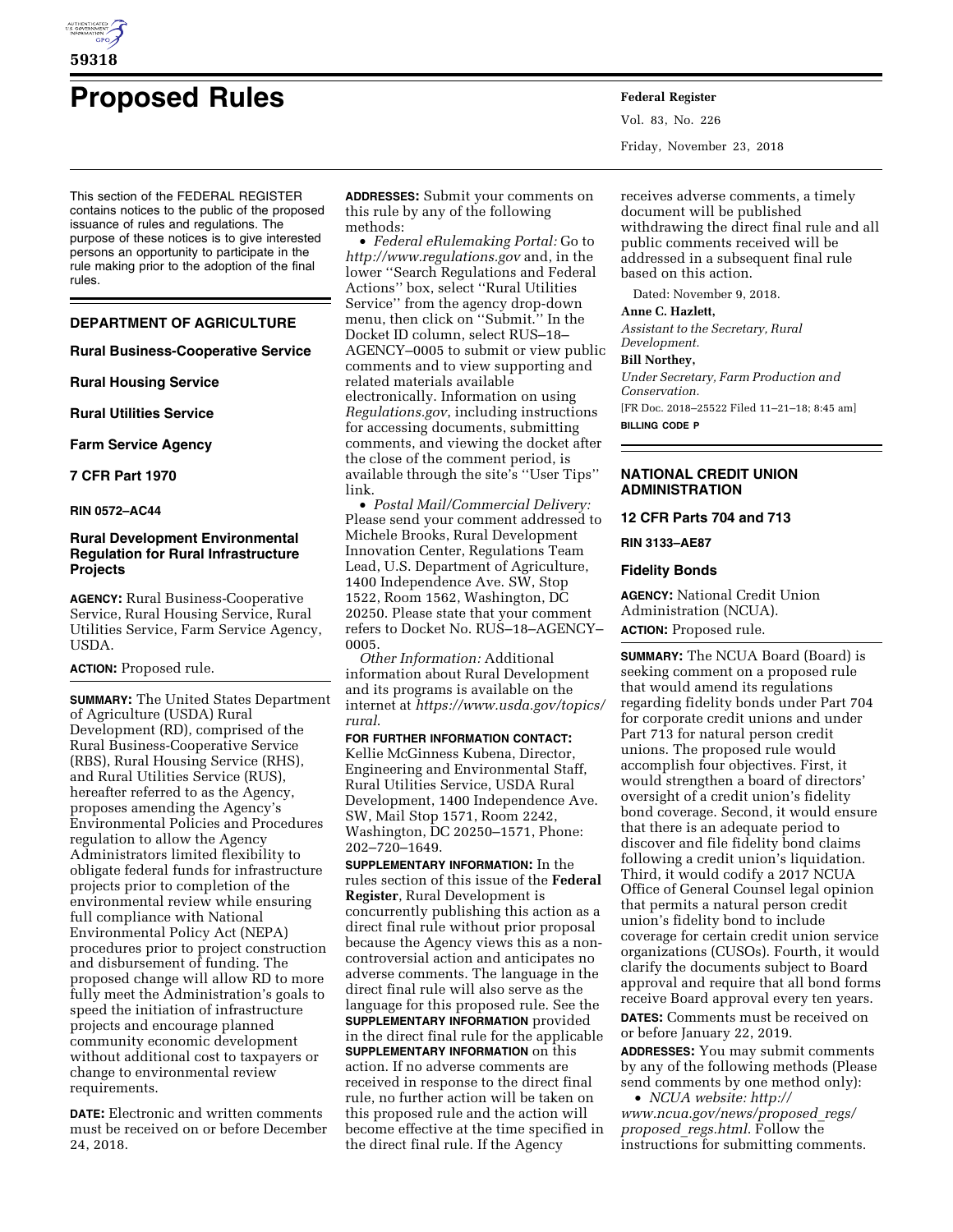• *Email:* Address to *[regcomments@](mailto:regcomments@ncua.gov)*

*[ncua.gov](mailto:regcomments@ncua.gov)*. Include ''[Your name] Comments on Notice of Proposed Rulemaking (Fidelity Bonds)'' in the email subject line.

• *Fax:* (703) 518–6319. Use the subject line described above for email.

• *Mail:* Address to Gerard Poliquin, Secretary of the Board, National Credit Union Administration, 1775 Duke Street, Alexandria, Virginia 22314– 3428.

• *Hand Delivery/Courier:* Same as mail address.

*Public inspection:* All public comments are available on the agency's website at *[http://www.ncua.gov/](http://www.ncua.gov/RegulationsOpinionsLaws/comments) [RegulationsOpinionsLaws/comments](http://www.ncua.gov/RegulationsOpinionsLaws/comments)* as submitted, except as may not be possible for technical reasons. Public comments will not be edited to remove any identifying or contact information. Paper copies of comments may be inspected in the NCUA's law library, 1775 Duke Street, Alexandria, Virginia 22314, by appointment weekdays between 9:00 a.m. and 3:00 p.m. To make an appointment, call (703) 518– 6540 or send an email to *[OGCMail@](mailto:OGCMail@ncua.gov) [ncua.gov](mailto:OGCMail@ncua.gov)*.

# **FOR FURTHER INFORMATION CONTACT:** Rob

Robine, Trial Attorney, or Rachel Ackmann, Staff Attorney, Office of General Counsel, 1775 Duke Street, Alexandria, VA 22314–3428 or telephone (703) 548–2601.

# **SUPPLEMENTARY INFORMATION:**

- I. Introduction
- II. Proposed Rule
- III. Section-by-Section Analysis
- IV. Request for Comment V. Regulatory Procedures

# **I. Introduction**

#### *a. Background and Legal Authority*

The Federal Credit Union Act (FCU Act) requires that certain credit union employees and appointed and elected officials be subject to fidelity bond coverage.1 The FCU Act directs the Board to promulgate regulations concerning both the amount and character of fidelity bond coverage and to approve bond forms.<sup>2</sup> The pertinent portion of the FCU Act provides:

The Board is . . . directed to require that every person appointed or elected by any Federal credit union to any position requiring the receipt, payment, or custody of money or other personal property owned by a Federal credit union or in its custody or

control as collateral or otherwise, give bond in a corporate surety company holding a certificate of authority from the Secretary of Treasury . . . as an acceptable surety on Federal bonds. Any such bond or bonds shall be in a form approved by the Board with a view to providing surety coverage to the Federal credit union with reference to loss by reason of acts of fraud or dishonesty including forgery, theft, embezzlement, wrongful abstraction, or misapplication on the part of the person, directly or through connivance with others, and such other surety coverages as the Board may determine to be reasonably appropriate. Any such bond or bonds shall be in such an amount in relation to the . . . assets of the Federal credit union as the Board may from time to time prescribe by regulation[.] 3

Parts 704 and 713 of the NCUA's regulations implement the requirements of the FCU Act regarding fidelity bonds.4 Parts 704 and 713 reiterate the statutory requirement that certain credit union employees and appointed and elected officials are subject to fidelity bond coverage. The parts also establish the requirements for a fidelity bond, the acceptable bond forms, and the minimum permissible coverage. Both parts require a credit union's board of directors to review annually its fidelity bond coverage to ensure it is adequate in relation to the potential risks facing the credit union and the minimum requirements set by the Board. Part 713 is made applicable to all federally insured, state-chartered credit unions (FISCUs) through § 741.201 of the NCUA's regulations.5

Part 704 was recently revised to amend the provision that determines the maximum amount a credit union may pay for a covered loss, or deductible, before the fidelity bond insurer makes a payment. The NCUA restricts the deductible a corporate credit union may pay to limit the potential losses to it if there is a covered claim. The maximum deductible allowed is a percentage of a corporate credit union's capital based on its leverage ratio. For example, if a corporate credit union has a greater than 2.25 leverage ratio then it may have a maximum deductible that is 15 percent of its tier 1 capital. The recent final rule updated this provision to reference tier 1 capital instead of core capital.6 Part 713, however, has not been substantively revised since 2005 when the NCUA issued a final rule modernizing Part 713.7

6 80 FR 25932 (May 6, 2015).

7 70 FR 61713 (Oct. 26, 2005. In 2012, the NCUA revised Part 713 by removing reference to the agency's former Regulatory Flexibility Program. 77 FR 74112 (Dec. 13, 2012).

# *b. Regulatory Reform Task Force*

In August 2017, the Board published and sought comment on the NCUA's regulatory reform agenda (Agenda).8 The Agenda identifies those regulations the Board intends to amend or repeal because they are outdated, ineffective, or excessively burdensome. This is consistent with the spirit of Executive Order 13777.9 Although the NCUA, as an independent agency, is not required to comply with Executive Order 13777, the Board has chosen to comply with it in spirit and has reviewed all of the NCUA's regulations to that end. One of the items in the Agenda is related to the NCUA's regulations on fidelity bonds. The Agenda supports exploring ways to implement the requirements of the FCU Act in this context in the least costly way possible. The Agenda further notes that while the FCU Act mandates fidelity bond coverage, the NCUA's objective should be to allow a credit union to make a business decision based on its own circumstances and needs. This would effectively reduce the NCUA's involvement in a credit union's operational decisions while remaining consistent with the FCU Act.

# *c. The 2017 Legal Opinion*

As discussed above, Part 713 establishes the minimum requirements for a fidelity bond for a natural person credit union. One such requirement under Part 713 is that fidelity bonds be purchased in an ''individual policy.'' 10 The ''individual policy'' provision was intended to prevent multiple credit unions from being insured under one fidelity bond policy. The Board prohibited such joint coverage because the loss suffered by one or two of the joint policyholders could reduce the amount of available coverage for the other policyholders to below the required minimum amount.11 Before 2017, the NCUA's Office of General Counsel (OGC) had issued legal opinions stating that a credit union may not include one or more CUSOs or other parties as additional insureds under its fidelity bond because of the ''individual policy'' limitation.12 It came to OGC's attention, however, that some bond issuers may have been interpreting their policies to permit the issuance of bonds that covered credit unions and their

11 64 FR 28178 (May 27, 1999).

<sup>1</sup> 12 U.S.C. 1761a, 1761b, and 1766.

<sup>2</sup>The FCU Act also grants the Board the powers to require such other surety coverage as the Board may determine to be reasonably appropriate; to approve a blanket bond in lieu of individual bonds; and to approve bond coverage in excess of minimum surety coverage.

<sup>3</sup> 12 U.S.C. 1766(h).

<sup>4</sup> 12 CFR pts. 704 and 713.

<sup>5</sup> 12 CFR 741.201.

<sup>8</sup> 82 FR 39702 (Aug. 22, 2017).

<sup>9</sup>E.O. 13771 (Jan. 30, 2017).

<sup>10</sup> 12 CFR 713.3(a). There is not an analogous provision for corporate credit unions under Part 704, therefore, the legal opinion relates only to fidelity bonds for natural person credit unions under Part 713.

<sup>12</sup>OGC Legal Op. 14–0311 (Mar. 21, 2014); see also OGC Legal Op. 04–0744 (Sept. 21, 2004).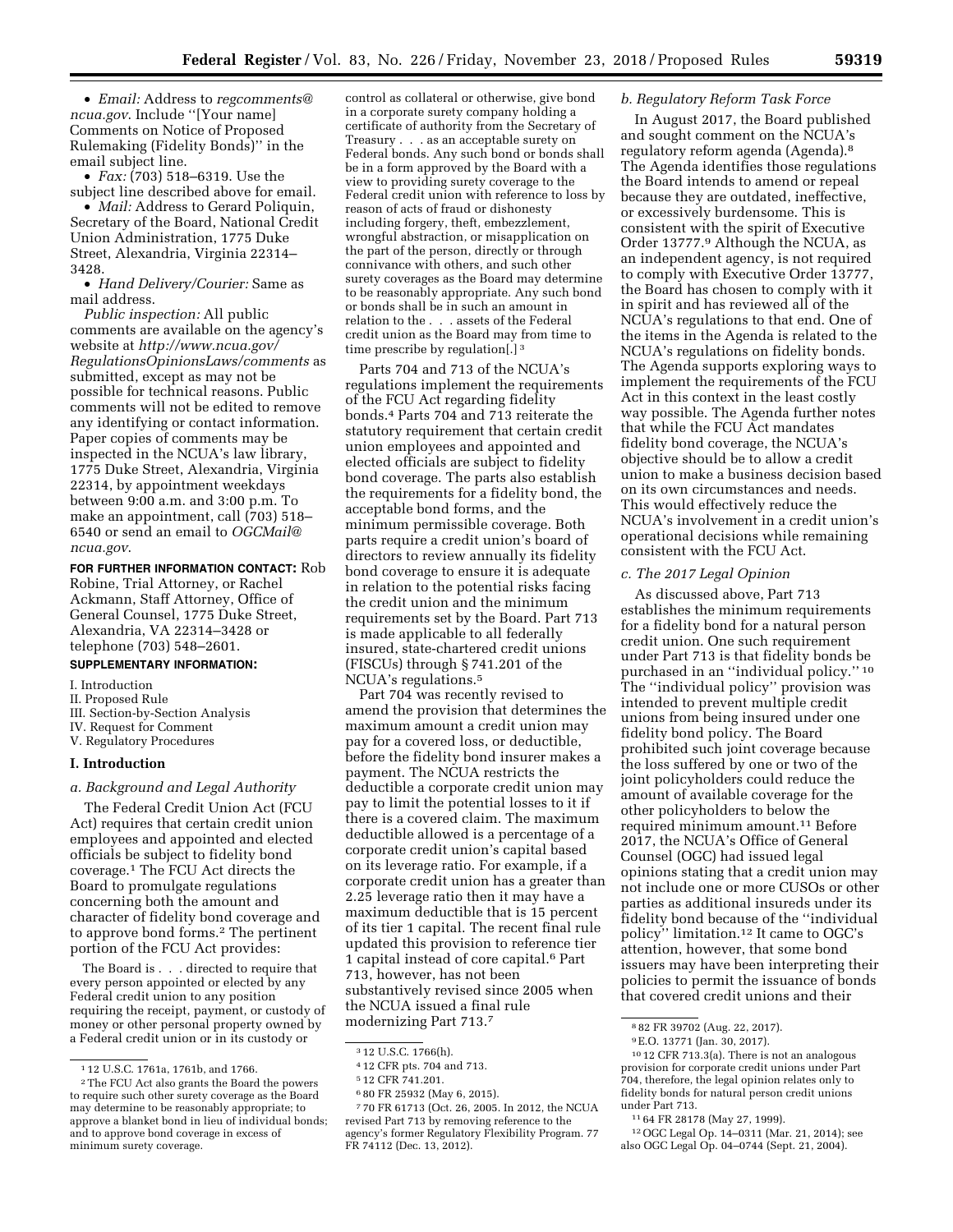CUSOs, despite OGC's opinions to the contrary. This prompted OGC to review the regulation and approved bond forms. As a result of that review, OGC issued another legal opinion in September 2017 that rescinded and replaced all previous legal opinions that addressed the ''individual policy'' requirement.13 The 2017 opinion concluded that the ''individual policy'' requirement of § 713.3(a) of the NCUA's regulations generally prohibits joint coverage under fidelity bonds, but does not prohibit a credit union from purchasing a fidelity bond that covers both the credit union and certain of its CUSOs, as discussed more fully below.

#### **II. Proposed Rule**

OGC's review of Part 713 extended beyond the issue of joint coverage and revealed several inconsistencies between the regulation and approved bond forms. The review also revealed several outdated provisions the Board now seeks to update to ensure the safe and sound operation of credit unions and to protect the National Credit Union Share Insurance Fund (NCUSIF). The Board believes that many of the concerns identified by OGC, as discussed more fully below, are also relevant for corporate credit unions. Therefore, where appropriate, the Board is also proposing amendments to the NCUA's corporate credit union regulations under Part 704. The specific details of the proposed amendments are discussed below.

#### **III. Section-by-Section Analysis**

# *Part 704*

In general, Part 704 applies to all federally insured corporate credit unions. Section 704.18 provides the fidelity bond requirements for such credit unions. Proposed changes to the specific subparagraphs of § 704.18 are discussed below.

Sec. 704.18 Fidelity Bond Coverage 18(a)

The proposed rule would not make any changes to paragraph (a).

#### 18(b)

The proposed rule would amend current § 704.18(b) by dividing paragraph (b) into two subparts. Current paragraph (b) would remain unchanged and be designated paragraph (b)(1). The proposed rule would add a new paragraph as (b)(2). Proposed paragraph (b)(2) would require that a corporate credit union's board of directors and supervisory committee must review all

applications for purchase or renewal of its fidelity bond coverage. After review, the corporate credit union's board must pass a resolution approving the purchase or renewal of fidelity bond coverage and delegate one member of the board, who is not an employee of the corporate credit union, to sign the purchase or renewal agreement and all attachments. No board members may be a signatory on consecutive purchase or renewal agreements for the same fidelity bond coverage policy. This proposed amendment is identical to proposed changes to Part 713 for natural person credit unions. For additional background, see the discussion below for proposed changes to § 713.2(b).

# 18(c)

The proposed rule would make significant revisions to current § 704.18(c). In the proposed rule, § 704.18(c) is split into five new subparagraphs, each of which is described in more detail below.

### 18(c)(1)

The proposed rule would state that a corporate credit union's fidelity bond coverage must be purchased from a company holding a certificate of authority from the Secretary of the Treasury. This is not a substantive change from the current requirements and has only been amended to reflect the comparable language in Part 713.

# 18(c)(2)

Proposed § 704.18(c)(2) would state that fidelity bonds must provide coverage for the fraud and dishonesty of all employees, directors, officers, and supervisory and credit committee members. This is not a substantive change from the current requirements.

#### 18(c)(3)

The proposed rule would substantively amend the requirements for a corporate credit union's approved bond forms. The revised requirements reflect the changes proposed for natural person credit unions in Part 713. The proposed rule would require the Board to approve all bond forms before a corporate credit union may use them. In addition, a credit union may not use any bond form that has been amended since receiving Board approval or any rider, endorsement, renewal, or other document that limits coverage of approved bond forms without first receiving approval from the Board. As would be required under proposed Part 713, approval of all bond forms expires 10 years after the date the Board approved or reapproved use of the bond form. Any currently approved bond

forms would expire on January 1, 2029. For additional background, see the discussion below for proposed changes to § 713.4.

## $18(c)(4)$

The proposed rule would add a new  $§ 704.18(c)(4)$  to ensure there is an adequate discovery period, the period to discover and file a claim, following a corporate credit union's liquidation. The revised requirements reflect the changes proposed for natural person credit unions in Part 713. The proposed rule would require fidelity bonds to include an option for the liquidating agent to purchase coverage in the event of an involuntary liquidation that extends the discovery period for a covered loss for at least two years after liquidation. In the case of a voluntary liquidation, fidelity bonds would be required to remain in effect, or provide that the discovery period is extended, for at least four months after the final distribution of assets. For additional background, see the discussion below for proposed changes to §§ 713.3(a)(3) and (4).

#### 18(c)(5)

The proposed rule would require corporate credit union bonds to include a provision requiring written notification by surety to the NCUA when a credit union's bond is terminated or when the coverage of an employee, director, officer, supervisory or credit committee member has been terminated. The NCUA also must be notified in writing by surety if a deductible is increased above permissible limits. This is not a substantive change from the current requirements.

#### 18(d)–18(f)

The proposed rule would not make any changes to paragraphs (d), (e), and (f).

#### *Part 713*

In general, Part 713 applies to all federally insured natural person credit unions and provides the fidelity bond requirements for them. Proposed changes to the specific subsections of Part 713 are discussed below.

# Sec. 713.1 What is the scope of this section?

The proposed rule would retain most of the current § 713.1 without change, with the following exceptions. The proposed rule would add the words ''federally insured'' before the words ''credit union'' to more precisely describe which credit unions are subject to the section. The current rule uses the

<sup>13</sup>OGC Legal Op. 17–0959 (Sept. 26, 2017).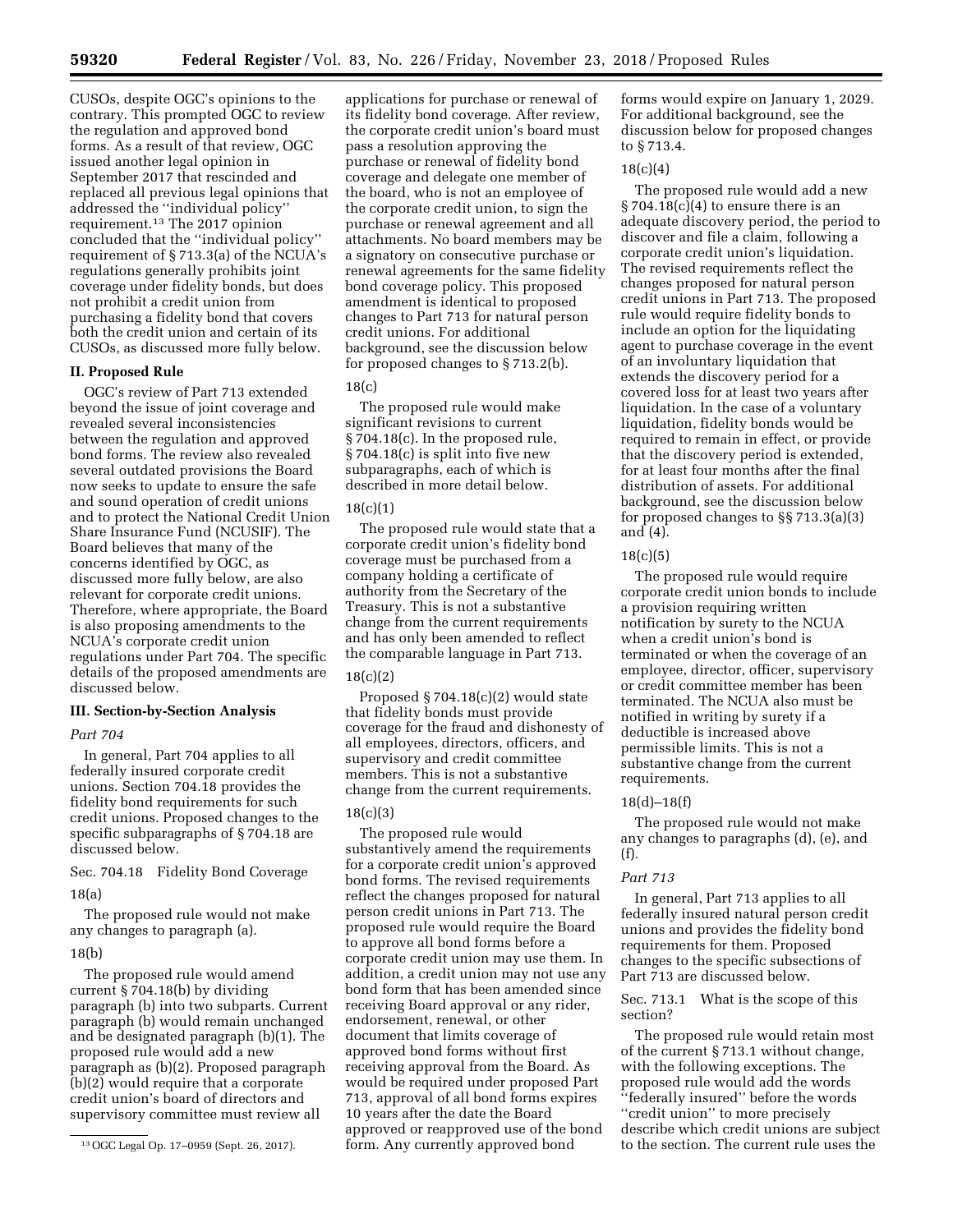term ''credit union'' and ''federal credit union'' interchangeably to mean ''federal credit union.'' As discussed in the background section, the requirements in Part 713 are applicable to both federal credit unions and FISCUs.14 For clarity, the proposed rule would cross reference the requirement in Part 741 that FISCUs must comply with Part 713 and would refer to federally insured credit unions (FICUs) throughout the rule instead of federal credit unions. The Board does not intend any substantive changes by this amendment and only intends to increase the clarity and internal consistency of Part 713.

The proposed rule would also include a cross reference for corporate credit unions and would state that corporate credit unions must comply with § 704.18 instead of Part 713.

# Sec. 713.2 What are the responsibilities of a federally insured credit union's board of directors under this section?

# 2(a)

The proposed rule would amend current § 713.2 by dividing the section into two subparagraphs. Current § 713.2 would become paragraph (a). The proposed rule would retain most of the current § 713.2 without change, with the following exception. For consistency with the rest of Part 713, the term ''Federal credit union'' would be revised to ''federally insured credit union.''

# 2(b)

The proposed rule would add a new paragraph (b) to § 713.2. Proposed paragraph (b) increases a board of directors' oversight responsibility of its FICU's fidelity bond coverage. Specifically, the Board is proposing to require a FICU's board, and, if applicable, a FICU's supervisory committee, to review all applications for purchase or renewal of bond coverage and to pass a board resolution approving the purchase or renewal. The proposed rule would also require a FICU's board to delegate one board member, who is not an employee of the FICU, to sign the attestation for bond purchase or renewal. This proposal would prohibit the same board member from signing the attestation for renewal in consecutive years.

The Board notes the current rule already requires a FICU's board to

annually review its fidelity bond and other insurance coverage to ensure it is adequate. The proposed rule would take that review a step further and require a FICU's board, and, if applicable, its supervisory committee, to review all applications for purchase or renewal of fidelity bond coverage. The Board believes this change will help ensure the board is addressing the adequacy of the coverage at all stages, rather than at an annual point in time that may be retrospective, and require additional steps by the FICU to remedy a deficiency.

The Board is also proposing to require a FICU's supervisory committee to conduct a review of all applications for purchase or renewal of fidelity coverage, in addition to the board. The Board believes this is a function within the responsibilities of a FICU's supervisory committee and will add an additional layer of review. For FISCUs operating without a supervisory committee, its board should implement controls or establish procedures for conducting their own analysis of the FISCU's fidelity bond coverage, as opposed to relying on recommendations from the FISCU's officers.

As noted, the proposed rule would also require a FICU's board to, after conducting its review, pass a resolution approving the purchase or renewal of fidelity coverage and designating a member of the board, who is not an employee of the FICU, to sign applications for purchase, bond renewals, and any accompanying attestations. Also as mentioned, the Board is proposing to require that the member of the board acting as signatory rotate each time the FICU purchases or renews fidelity coverage. The purpose of these requirements is to address the issue of rescission of fidelity coverage when the signatory to the application to purchase or renew coverage is knowledgeable of fraudulent activity. If the signatory to the application for purchase or renewal is knowledgeable of fraudulent activity, the bond issuer may void the policy and not make a payout when losses are discovered. The NCUA believes that a non-employee board member, who would not be involved in the day-to-day operations of a FICU, is less likely to be responsible for a fraudulent activity than an employee. The NCUA also believes that rotating signatories would reduce the potential for the signatory to be knowledgeable of the fraudulent activity.

In the case where the NCUA is a liquidating agent of a FICU, the NCUSIF would suffer losses due to the fidelity bond being voided. In recent years, the

NCUSIF has sustained increased losses due to voided fidelity bond coverage. Before 2010, bond rescission was not a material concern for the NCUA. Since 2010, however, the NCUA has had at least three claims denied due to rescinded fidelity bond coverage and the NCUA is concerned that the frequency of rescinded coverage will continue to increase. As of June 2018, the NCUSIF has already lost in excess of \$10 million from fidelity bonds that were voided due to the signatory being aware of the fraudulent activities and litigation related to denied claims is ongoing and may result in additional expenses.

The Board believes the proposed changes are only a minimal increase in regulatory burden as the FICU's board is already required to annually review its fidelity bond coverage, but would meaningfully mitigate the risk to the NCUSIF associated with fidelity bond coverage rescission. The Board notes that this proposed requirement is also advantageous to individual FICUs, as this will help prevent them from losing coverage absent involuntary liquidation.

# *Sec. 713.3 What bond coverage must a federally insured credit union have?*

The proposed rule would amend current § 713.3 by renumbering and revising the section. Current § 713.3 would become paragraph (a), current paragraphs (a) and (b) would be renumbered as paragraphs (a)(1) and (a)(2), and two new subparagraphs would be added as (a)(3) and (a)(4). Finally, a new paragraph (b) would also be added.

# *3(a)(2)*

Current paragraph (b) of § 713.3 states that, at a minimum, a credit union's fidelity bond coverage must include fidelity bonds that cover fraud and dishonesty. The proposed rule would remove the redundant phrase ''[i]nclude fidelity bonds that'' in current paragraph (b). The proposed rule would read ''At a minimum, your bond coverage must: . . . Cover fraud and dishonesty by all employees, directors, officers, supervisory committee members, and credit committee members;''. The change is nonsubstantive and only intended to remove the unnecessary language and clarify the requirement.

# *3(a)(3)*

The proposed rule would add a new paragraph (a)(3) to § 713.3. Proposed paragraph (a)(3) would require a FICU to have fidelity bond coverage that includes an option for the liquidating agent to purchase coverage that extends

<sup>14</sup>Part 713 is applicable to all FISCUs through § 741.201 of the NCUA's regulations, which states that any credit union which makes application for share insurance must have the minimum fidelity bond coverage stated in Part 713 in order for its application to be approved and for such share insurance coverage to continue.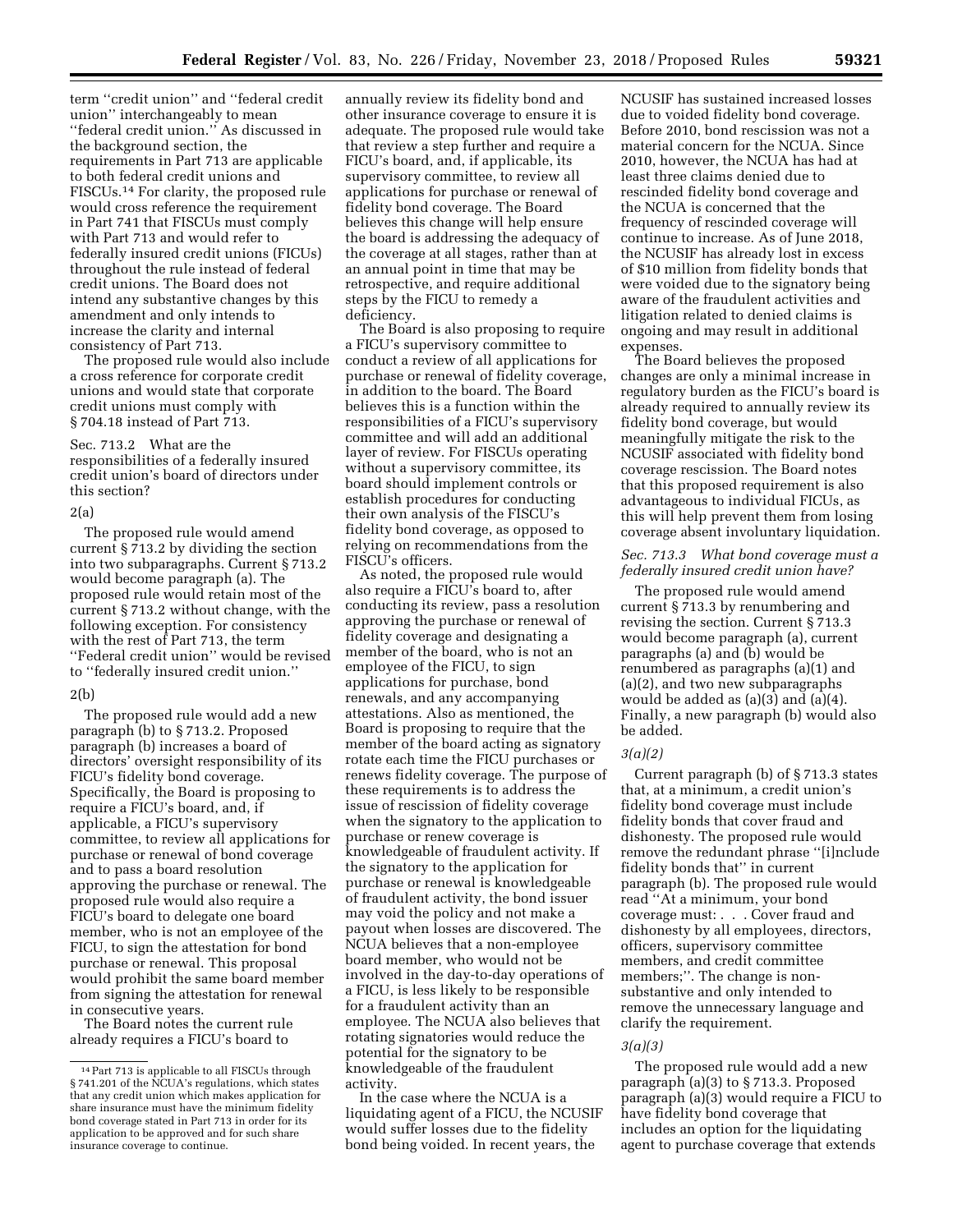the discovery period, the period to discover and file a claim, for at least two years after liquidation. Fidelity bonds mitigate the risk presented by fraudulent and other dishonest acts to the NCUSIF and have served as a significant source of recovery in liquidations caused by fraud. However, the NCUA, as liquidating agent, can only file a claim if it discovers the loss during the contractual period permitted for filling a claim. Historically, it had been standard for fidelity bonds to permit a reasonable period for discovery and filing a claim following a FICU's involuntary liquidation. The NCUA has identified approximately \$1 million in claims paid to the NCUSIF that were identified during an extended discovery period from 2006 to 2013. Since then, however, insurers have removed standard discovery coverage provisions from fidelity bond contracts. Currently, most fidelity bonds provide that the bond's coverage terminates immediately upon a credit union's liquidation and that the ability to purchase an additional period to discover loss is at the *sole discretion of the insurer*.

Under such contracts, the NCUA, as liquidating agent, would not have authority to extend the discovery period following a FICU's closure. There are some instances when liquidation occurs unexpectedly and there is insufficient time to discover a claim before liquidation, or where there is a covered loss, but it is unknown with the specificity required for filing a claim. In such a case, even if the liquidating agent subsequently discovers a covered loss, the fidelity bond issuer may deny the claim. If this happens when the NCUA is liquidating agent, the NCUA would either be forced into litigation to receive payment for the covered loss or not recover for the loss. In either situation, the NCUSIF bears additional losses than if the fidelity bond permitted a reasonable period of discovery. In addition to reducing losses to the NCUSIF, any funds recovered due to an extended discovery period may also be available to pay the failed FICU's creditors and uninsured depositors.15

In an attempt to address this gap in coverage, it has been the NCUA's practice to provide notice that there may be a potential claim before a liquidation. This informal solution, however, lacks legal clarity and results in unnecessary risk that an insurer may deny a claim following an involuntary liquidation. The proposed rule would provide the NCUA with an explicit right to extend the discovery period, which should

prevent unnecessary losses to the NCUSIF due to contract technicalities.

The proposed rule would require that fidelity bond coverage provide a discovery period of *two years* because the FCU Act provides members with 18 months after the appointment of a liquidating agent to claim their insured accounts.16 Therefore, the Board is providing six months to discover and make a claim for fidelity bond coverage following the end of the 18-month statutory period for unclaimed accounts. Further, in the Board's experience, most liquidations are resolved within two years. The Board considers two years a reasonable period to resolve the FICU's affairs, discover any losses from fraudulent or dishonest acts, and file a claim under the fidelity bond. The Board does not expect this proposed requirement to result in any additional cost or burden on FICUs. The liquidating agent would bear the cost of any extension of a discovery period following an involuntary liquidation.

# *3(a)(4)*

The Board is also proposing to add a new paragraph (a)(4) to § 713.3 to include a requirement that, for voluntary liquidations, a FICU's fidelity bond coverage remain in effect, or provide that the discovery period is extended, for at least four months after the final distribution of assets. The Board notes that this is currently required for federal credit unions in Part 710, the NCUA's voluntary liquidation regulations, and that this proposed change only reflects that requirement, and does not impose an additional burden for federal credit unions.17 This requirement would represent a new burden, however, for FISCUs. The Board believes that this requirement would impose only a minor burden for FISCUs, and would be beneficial to its members, as any recovery following a voluntary termination would flow through to members.

# *3(b)*

The Board is proposing to amend § 713.3 to allow a FICU to have a fidelity bond that covers both it and certain of its CUSOs, as more fully discussed below. Section 713.3 requires that a bond, at a minimum, must be purchased in ''an individual policy.'' 18 The NCUA added this section to Part 713 in a 1999 final rule in response to a commenter who pointed out that there had been instances of FICUs jointly purchasing

fidelity bonds with each other.19 The commenter was concerned that a loss caused by one or two of the joint policyholders could reduce the amount of available coverage for the other policyholders to below the required minimum amount. In addressing this comment, the Board provided in § 713.3 that a FICU must purchase its own individual policy.20 The regulation did not, however, define ''individual policy.''

Since inclusion of this provision in the NCUA's regulations, OGC has issued two public legal opinions interpreting the meaning of ''individual policy'' and opining on the type of coverage that is prohibited under  $\S 713.3(a).<sup>21</sup> A 2014$ OGC legal opinion states that a FICU may not include one or more of its CUSOs or other parties as additional insureds under its fidelity bond.22 In a 2004 legal opinion, OGC opined that a CUSO that provides management services for multiple credit unions could not purchase a single fidelity bond with each credit union named as an insured.23 In both letters, OGC explained the purpose of the individual policy requirement is to avoid diluting the individual credit union's coverage.

As noted above, OGC issued a third legal opinion on the ''individual policy'' requirement in 2017 (2017 legal opinion). The 2017 legal opinion rescinded and replaced the previous two opinions and expanded the permissibility for certain joint coverage provisions under the ''individual policy'' requirement. OGC and the NCUA's Office of Examination and Insurance determined this broader interpretation was both within the NCUA's legal authority under the FCU Act and a safe and sound practice for FICUs. For clarity and ease of reference, the Board now seeks to incorporate the 2017 legal opinion into Part 713.

The Board, therefore, is proposing to amend § 713.3 to permit a FICU to have a fidelity bond that also covers its CUSO(s). This is permissible if the FICU owns greater than 50 percent of a CUSO it wishes to cover, or a covered CUSO is organized by the FICU for the purpose of handling certain of its business transactions and composed exclusively of its employees. The 50 percent threshold reflects the standard for accounting consolidation under generally accepted accounting principles, or GAAP. A FICU would

21OGC Legal Op. 04–0744 (Sep. 21, 2004); and OGC Legal Op. 14–1013 (Mar. 21, 2014).

<sup>&</sup>lt;sup>15</sup> For the priority of payment following a liquidation, see 12 U.S.C. 1787(b)(11).

<sup>16</sup> 12 U.S.C. 1787(o).

<sup>17</sup> 12 CFR 710.2(c).

<sup>18</sup> 12 CFR 713.3.

<sup>19</sup> 64 FR 28718, 28719 (May 27, 1999).

<sup>20</sup> *Id.* at 28719.

<sup>22</sup>OGC Legal Op. 14–1013 (Mar. 21, 2014).

<sup>23</sup>OGC Legal Op. 04–0744 (Sep. 21, 2004).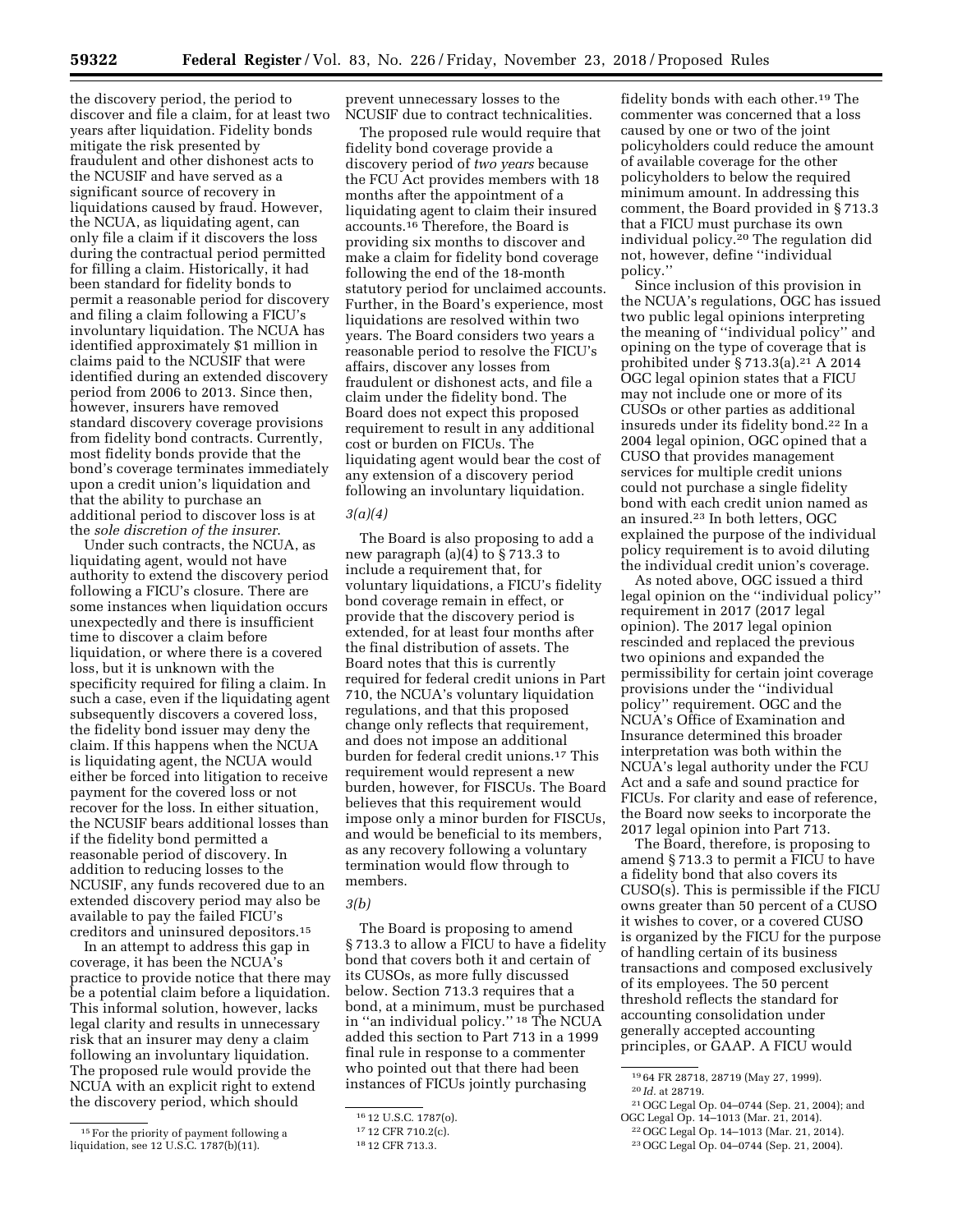directly benefit from any fidelity bond insurance proceeds collected by a consolidated CUSO.24 This proposed rule, however, would not eliminate the prohibition against joint coverage of entities not majority owned by the FICU, such as other credit unions or non-majority-owned CUSOs. The Board believes this amendment will provide greater flexibility to FICUs without affecting safety and soundness.25

# *Sec. 713.4 What bond forms may a federally insured credit union use?*

The current rule provides that the NCUA will maintain a current list of bond forms approved by the Board for use by FICUs. The rule also states that a FICU must obtain the approval of the Board before it can use any other basic bond form or any rider or endorsement that limits coverage of an approved bond form. The Board is proposing to amend § 713.4 to make several changes to reflect the practices of the NCUA, clarify the list of documents that must have Board approval, and address the expiration and continuing review of approved bond forms. Any questions regarding the NCUA's approval of fidelity bond forms can be directed to the NCUA's OGC, (703) 518–6540, or the Office of Examination and Insurance, (703) 518–6360.

# *4(a)*

Current § 713.4(a) states that a current listing of basic bond forms that may be used without prior Board approval is on the NCUA's website. The Board is proposing to clarify this requirement by dividing paragraph (a) into two paragraphs. Proposed paragraph (a) would explicitly state that ''the NCUA Board must approve all bond forms before federally insured credit unions may use them.''

# *4(b)*

Proposed paragraph (b) would state that approved bond forms are listed on the NCUA's website and may be used by a FICU without further NCUA approval. If a FICU is unable to access the NCUA's website, it can get a current listing of

approved bond forms by contacting the NCUA's Office of Public and Congressional Affairs. The proposed rule would rewrite this provision for clarity, but would not make any substantive changes.

# *4(c)*

Current paragraph (b), renumbered as paragraph (c), sets forth which fidelity bonds and fidelity bond documents require Board approval. The proposed rule also would set forth which fidelity bonds and fidelity bond documents require Board approval, but would rewrite this provision for clarity. The proposed rule states in paragraph (c) that ''Credit unions may not use any of the following without first receiving approval from the NCUA Board.'' No substantive changes are intended by this revision, and the revision is only intended to clarify the Board's expectation for FICUs.

#### *4(c)(1)*

The Board is clarifying that any bond form that has been amended or changed since the Board approved it requires new approval from the Board. The Board notes that this policy is the current practice whereby bond issuers submit amended bond forms to the Board for approval under current § 713.4(b)(1). This proposed change is only intended to make the regulation clearer with respect to this requirement.

# *4(c)(2)*

Current  $\S 713.4(b)(2)$  requires any rider or endorsement that limits coverage of approved basic bond forms to be approved by the Board. The proposed rule would clarify the list of documents that must receive Board approval. The Board is proposing to state explicitly that renewal forms (and any other document) that limit the coverage of approved bond forms must also receive Board approval. The Board is clarifying the list of documents subject to approval because the Board is aware of instances where the renewal or continuation of coverage forms included language affecting the bond coverage, including language that limited the bond coverage. As such, it is the Board's belief that the renewal form is an extension of the bond form and thus this is not an additional burden but further clarification of what constitutes the bond form.

#### *4(d)*

The Board is proposing to add a new paragraph (d) to sunset its approval on all bond forms ten years after the form is approved. The impetus for this provision is the discovery that Board

approved-bond forms were being interpreted in a way that was contrary to the NCUA's understanding of how the bond forms would be used. In addition, a review of previously approved bond forms, as part of issuing the 2017 legal opinion, revealed several instances of outdated provisions, additions that had not been approved by the Board, and some forms that contained provisions that were contrary to the FCU Act and Part 713 of the NCUA's regulations. To avoid instances of this in the future, the Board is proposing to sunset its approval of a bond form after a period of ten years. This ten-year period will begin on the date the Board approves a bond form. The Board notes, however, that the tenyear period will not toll or start over when a bond carrier submits a revision to an approved bond. For example, if the Board approves a bond form on January 1, 2020, and that bond form is subsequently amended and approved by the Board on January 1, 2021, then the bond form will still expire on January 1, 2030, ten years from the date the Board issued its initial approval.

The Board believes this ten-year sunset provision will provide a definitive date at which an approved bond form will be reviewed by the Board to determine if it is still in compliance with the NCUA's regulations. While this provision will require expired bond forms to be resubmitted to the Board, having a clear date upon which the Board's approval will sunset will help all interested parties prepare to resubmit the bond form to ensure continuity in coverage and operations. The Board also notes that should it determine, upon rereview, that a bond form does not comply with the NCUA's regulations, the Board would not require FICUs with coverage under that bond to seek new coverage. In these situations, the Board would require FICUs to seek new coverage under an approved bond form after its current coverage expires per the terms of the contract between the FICU and the bond issuer.

With respect to bond forms that the Board has approved before 2019, the Board is proposing to allow its approval on these forms to continue until January 1, 2029. The Board believes this date for sunset of its approval will provide all currently approved bonds with at least ten years before they must be submitted for review and re-approval. The Board believes this will achieve the goal of ensuring all approved bond forms comply with the NCUA's regulations without imposing unnecessary burden on FICUs or bond issuers.

<sup>24</sup>As discussed in the 2017 legal opinion, the NCUA has previously approved certain nominee provisions that included limited joint coverage. For example, a nominee provision may state that a loss sustained by any ''nominee'' organized by the insured for the purpose of handling certain of its business transactions and composed exclusively of its employees shall be deemed to be loss sustained by the insured.

<sup>25</sup>Note, the proposal is not making a comparable amendment to Part 704. Corporate credit unions are not required to purchase fidelity bonds subject to an individual policy requirement. Therefore, the proposed amendment to clarify the individual policy requirement is only applicable to natural person credit unions.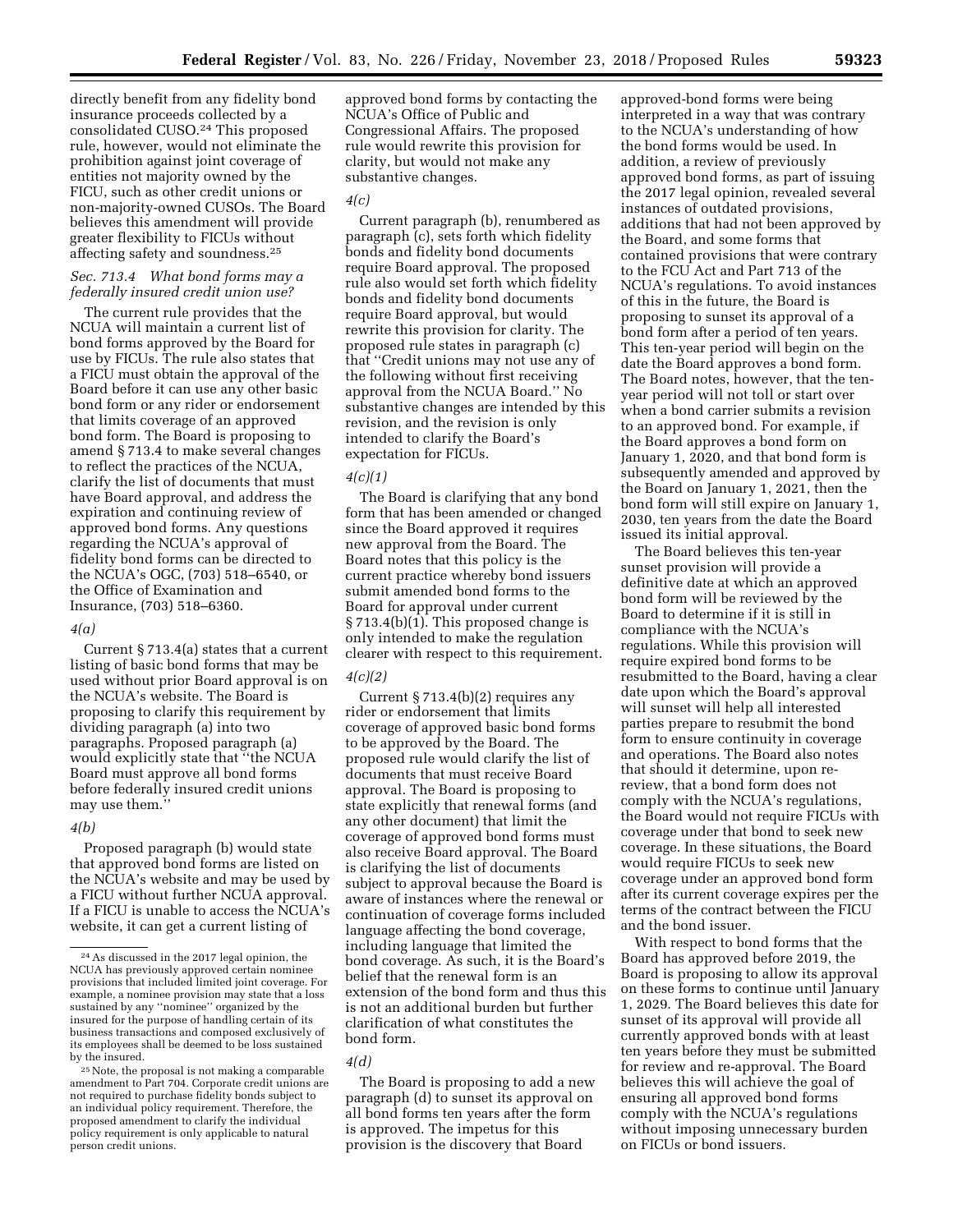In addition to including a sunset provision, the Board is also proposing to clarify its right and ability to review a bond form at any time. The Board notes that if it does undertake a review of an approved bond form during the ten-year period, this will not re-start or toll the expiration period and the Board's approval of that form will still sunset ten years from the date the Board issued its original approval.

# *Sec. 713.5–§ 713.7*

As discussed above, the proposed rule would use the term federally insured credit union instead of federal credit union in each of §§ 713.5, 713.6, and 713.7 for consistency and clarity.

# **IV. Request for Comment**

The Board invites comment on all aspects of this proposed rulemaking. In particular, the Board seeks comment on whether FICUs anticipate any increase in compliance burden under the proposed rule.

# **V. Regulatory Procedures**

#### *a. Paperwork Reduction Act*

The Paperwork Reduction Act of 1995 (PRA) applies to rulemakings in which an agency by rule creates a new paperwork burden on regulated entities or modifies an existing burden. For purposes of the PRA, a paperwork burden may take the form of a reporting, disclosure, or recordkeeping requirement, each referred to as an information collection. The NCUA may not conduct or sponsor, and the respondent is not required to respond to, an information collection unless it displays a currently valid Office of Management and Budget (OMB) control number.

A proposed change to Part 713 would require NCUA approval on all bond forms expired after a period of 10 years from the date of NCUA approval or reapproved of its use. The bond company would be required to seek NCUA approval before a bond form may be used by a FICU. The information collection burden associated with this proposed new requirements is minimal, only affecting an estimated two entities annually; for an increase of two hours to the currently approved OMB control number 3133–0170.

*Title of Information Collection:*  Fidelity Bond and Insurance Coverage for Federal Credit Unions, 12 CFR part 713.

*OMB Control Number:* 3133–0170. *Estimated Number of Respondents:*  10.

*Estimated Annual Frequency of Response:* 1.

*Estimated Total Annual Reponses:* 10. *Estimated Hours per Response:* 1. *Estimated Total Annual Burden Hours:* 10.

*Affected Public:* Private Sector: Notfor-profit institutions; Businesses and other for-profits.

The NCUA invites comments on: (a) Whether the collections of information are necessary for the proper performance of the agencies' functions, including whether the information has practical utility; (b) the accuracy of the estimates of the burden of the information collections, including the validity of the methodology and assumptions used; (c) ways to enhance the quality, utility, and clarity of the information to be collected; (d) ways to minimize the burden of the information collections on respondents, including through the use of automated collection techniques or other forms of information technology; and (e) estimates of capital or start-up costs and costs of operation, maintenance, and purchase of services to provide information.

All comments are a matter of public record. Comments regarding the information collection requirements of this rule should be sent to (1) Dawn Wolfgang, NCUA PRA Clearance Officer, National Credit Union Administration, 1775 Duke Street, Suite 5080, Alexandria, Virginia 22314, or Fax No. 703–519–8572, or Email at *[PRAcomments@ncua.gov](mailto:PRAcomments@ncua.gov)* and the (2) Office of Information and Regulatory Affairs, Office of Management and Budget, Attention: Desk Officer for NCUA, New Executive Office Building, Room 10235, Washington, DC 20503, or email at *OIRA*\_*[Submission@](mailto:OIRA_Submission@OMB.EOP.gov) [OMB.EOP.gov](mailto:OIRA_Submission@OMB.EOP.gov)*.

# *b. Regulatory Flexibility Act*

The Regulatory Flexibility Act (RFA) generally requires that, in connection with a notice of proposed rulemaking, an agency prepare and make available for public comment an initial regulatory flexibility analysis that describes the impact of a proposed rule on small entities. A regulatory flexibility analysis is not required, however, if the agency certifies that the rule will not have a significant economic impact on a substantial number of small entities (defined for purposes of the RFA to include credit unions with assets less than \$100 million) and publishes its certification and a short, explanatory statement in the **Federal Register**  together with the rule.

The Board does not believe that the proposed rule would have a significant economic impact on a substantial number of small entities. Any increased costs for the bond insurer to resubmit

their forms every ten years would be spread out among all FICUs and the cost to each FICU would be negligible. Additionally, the proposed requirement that boards, and if applicable, supervisory committees, must approve purchases and renewals would impose no direct cost on FICUs. Accordingly, the NCUA certifies that the proposed rule will not have a significant economic impact on a substantial number of small FICUs.

# *c. Executive Order 13132*

Executive Order 13132 encourages independent regulatory agencies to consider the impact of their actions on state and local interests. The NCUA, an independent regulatory agency as defined in 44 U.S.C. 3502(5), voluntarily complies with the executive order to adhere to fundamental federalism principles. This proposed rule will not have a direct effect on the states, on the relationship between the national government and the states, or on the distribution of power and responsibilities among the various levels of government. The NCUA has therefore determined that this proposed rule does not constitute a policy that has federalism implications for purposes of the executive order.

# *d. Assessment of Federal Regulations and Policies on Families*

The NCUA has determined that this proposed rule would not affect family well-being within the meaning of § 654 of the Treasury and General Government Appropriations Act, 1999, Public Law 105–277, 112 Stat. 2681 (1998).

# **List of Subjects in 12 CFR Parts 704 and 713**

Bonds, Credit unions, Insurance.

By the National Credit Union Administration Board on November 15, 2018.

#### **Gerard Poliquin,**

*Secretary of the Board.* 

For the reasons discussed above, the NCUA is proposing to amend 12 CFR parts 704 and 713 as follows:

# **PART 704—CORPORATE CREDIT UNIONS**

■ 1. The authority citation for part 704 is revised to read as follows:

**Authority:** 12 U.S.C. 1762, 1766(a), 1772a, 1781, 1789, and 1795e.

■ 2. Section 704.18 is amended by revising paragraphs (b) and (c) to read as follows:

#### **§ 704.18 Fidelity bond coverage.**

\* \* \* \* \*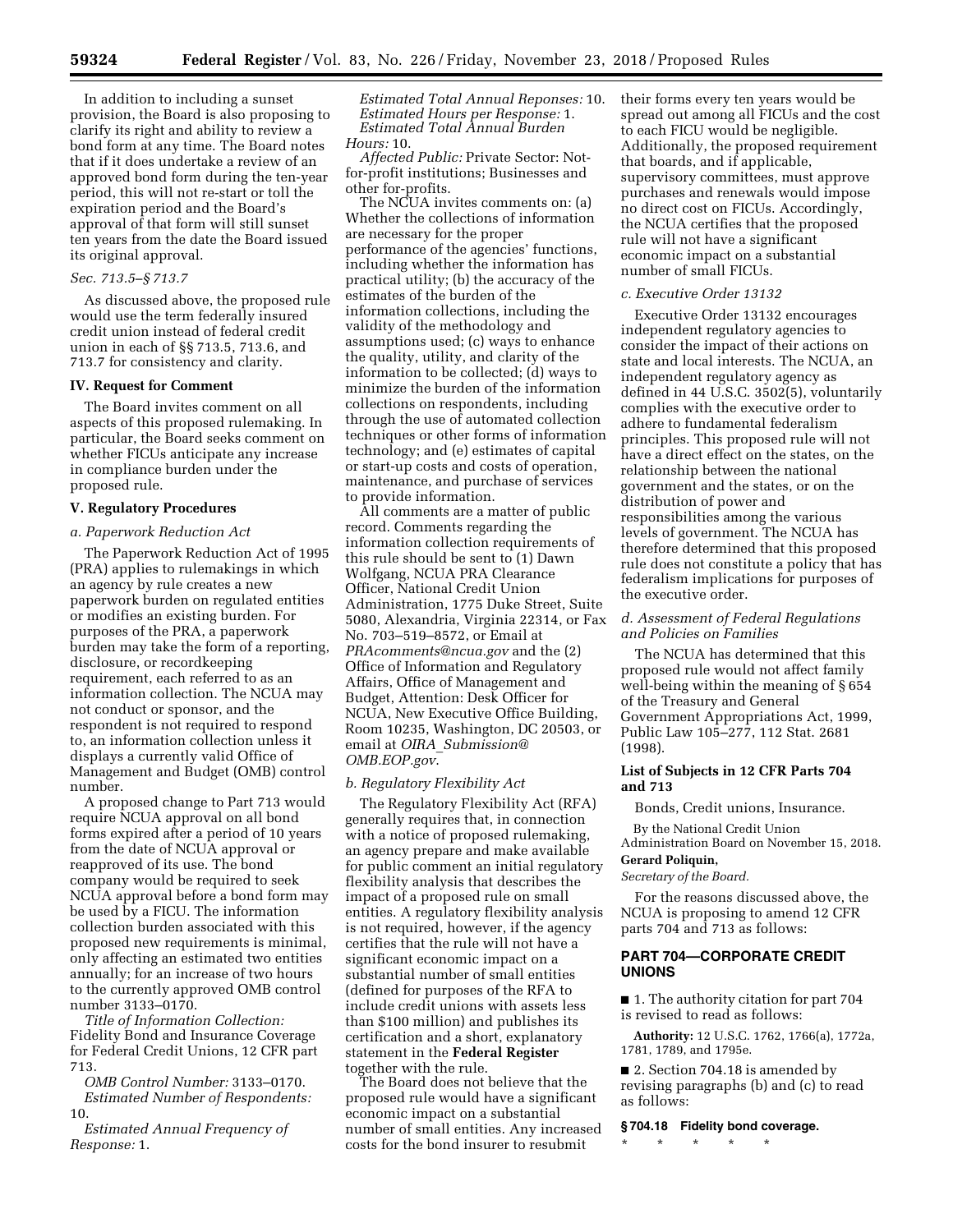(b) *Review of bond coverage.* (1) The board of directors of each corporate credit union shall, at least annually, carefully review the bond coverage in force to determine its adequacy in relation to risk exposure and to the minimum requirements in this section.

(2) The board of directors and the supervisory committee of each corporate credit union must review all applications for purchase or renewal of its fidelity bond coverage. After review, the credit union's board must pass a resolution approving the purchase or renewal of fidelity bond coverage and delegate one member of the board, who is not an employee of the credit union, to sign the purchase or renewal agreement and all attachments. Provided, however, that no board members may be a signatory on consecutive purchase or renewal agreements for the same fidelity bond coverage policy.

(c) *Minimum coverage; approved forms.* (1) The fidelity bond coverage must be purchased from a company holding a certificate of authority from the Secretary of the Treasury.

(2) Fidelity bonds must provide coverage for the fraud and dishonesty of all employees, directors, officers, and supervisory and credit committee members.

(3) The NCUA Board must approve all bond forms before a corporate credit union may use them. Corporate credit unions may not use any bond form that has been amended since the time the NCUA Board approved the form or any rider, endorsement, renewal, or other document that limits coverage of approved bond forms without receiving approval from the NCUA Board. Approval on all bond forms expires 10 years after the date the NCUA Board approved or reapproved use of the bond form; provided, however, that any bond forms approved before 2019 will expire on January 1, 2029 and an NCUA Boardapproved amendment to a bond form does not toll or cause the 10-year period to restart. The NCUA reserves the right to review a bond form at any point after its approval.

(4) Fidelity bonds must include an option for the liquidating agent to purchase coverage in the event of an involuntary liquidation that extends the discovery period for a covered loss for at least two years after liquidation. In the case of a voluntary liquidation, fidelity bonds must remain in effect, or provide that the discovery period is extended, for at least four months after the final distribution of assets.

(5) Notwithstanding the foregoing, all bonds must include a provision, in a form approved by the NCUA Board,

requiring written notification by surety to NCUA:

(i) When the fidelity bond of a credit union is terminated in its entirety;

(ii) When fidelity bond coverage is terminated, by issuance of a written notice, on an employee, director, officer, supervisory or credit committee member; or

(iii) When a deductible is increased above permissible limits. Said notification shall be sent to NCUA and shall include a brief statement of cause for termination or increase.

\* \* \* \* \*

# **PART 713—FIDELITY BOND AND INSURANCE COVERAGE FOR FEDERALLY INSURED CREDIT UNIONS**

■ 3. The authority citation for Part 713 continues to read as follows:

**Authority:** 12 U.S.C. 1761a, 1761b, 1766(a), 1766(h), 1789(a)(11).

■ 4. The heading for part 713 is revised as set forth above.

■ 5. Revise § 713.1 to read as follows:

# **§ 713.1 What is the scope of this section?**

This section provides the requirements for fidelity bonds for federally insured credit union employees and officials and for other insurance coverage for losses such as theft, holdup, vandalism, etc., caused by persons outside the credit union. Federally insured, state-chartered credit unions are required by § 741.201 of this chapter to comply with the fidelity bond coverage requirements of this part. Corporate credit unions must comply with § 704.18 of this chapter in lieu of this part.

■ 6. Revise § 713.2 to read as follows:

#### **§ 713.2 What are the responsibilities of a federally insured credit union's board of directors under this section?**

(a) The board of directors of each federally insured credit union must at least annually review its fidelity and other insurance coverage to ensure that it is adequate in relation to the potential risks facing the federally insured credit union and the minimum requirements set by the NCUA Board; and

(b) The board of directors, and, if applicable, the supervisory committee of each federally insured credit union, must review all applications for purchase or renewal of its fidelity bond coverage. After review, the federally insured credit union's board must pass a resolution approving the purchase or renewal of fidelity bond coverage and delegate one member of the board, who is not an employee of the federally insured credit union, to sign the

purchase or renewal agreement and all attachments; provided, however, that no board members may be a signatory on consecutive purchase or renewal agreements for the same fidelity bond coverage policy.

■ 7. Revise § 713.3 to read as follows:

# **§ 713.3 What bond coverage must a federally insured credit union have?**

(a) At a minimum, your bond coverage must:

(1) Be purchased in an individual policy from a company holding a certificate of authority from the Secretary of the Treasury;

(2) Cover fraud and dishonesty by all employees, directors, officers, supervisory committee members, and credit committee members;

(3) Include an option for the liquidating agent to purchase coverage in the event of an involuntary liquidation that extends the discovery period for a covered loss for at least two years after liquidation; and

(4) In the case of a voluntary liquidation, remain in effect, or provide that the discovery period is extended, for at least four months after the final distribution of assets, as required in § 710.2(c) of this chapter.

(b) The requirement in paragraph (a) of this section does not prohibit a federally insured credit union from having a fidelity bond that also covers its credit union service organization (CUSO(s)), provided the federally insured credit union owns more than 50 percent of the CUSO(s) or the CUSO(s) is organized by the federally insured credit union for the purpose of handling certain of its business transactions and composed exclusively of the federally insured credit union's employees. ■ 8. Revise § 713.4 to read as follows:

#### **§ 713.4 What bond forms may a federally insured credit union use?**

(a) The NCUA Board must approve all bond forms before federally insured credit unions may use them.

(b) Bond forms the NCUA Board has approved for use by federally insured credit union are listed on the NCUA's website, *[http://www.ncua.gov,](http://www.ncua.gov)* and may be used by federally insured credit unions without further NCUA approval. If you are unable to access the NCUA's website, you can obtain a current listing of approved bond forms by contacting the NCUA's Office of Public and Congressional Affairs.

(c) Federally insured credit union unions may not use any of the following without first receiving approval from the NCUA Board:

(1) Any bond form that has been amended or changed since the time the NCUA Board approved the form; and